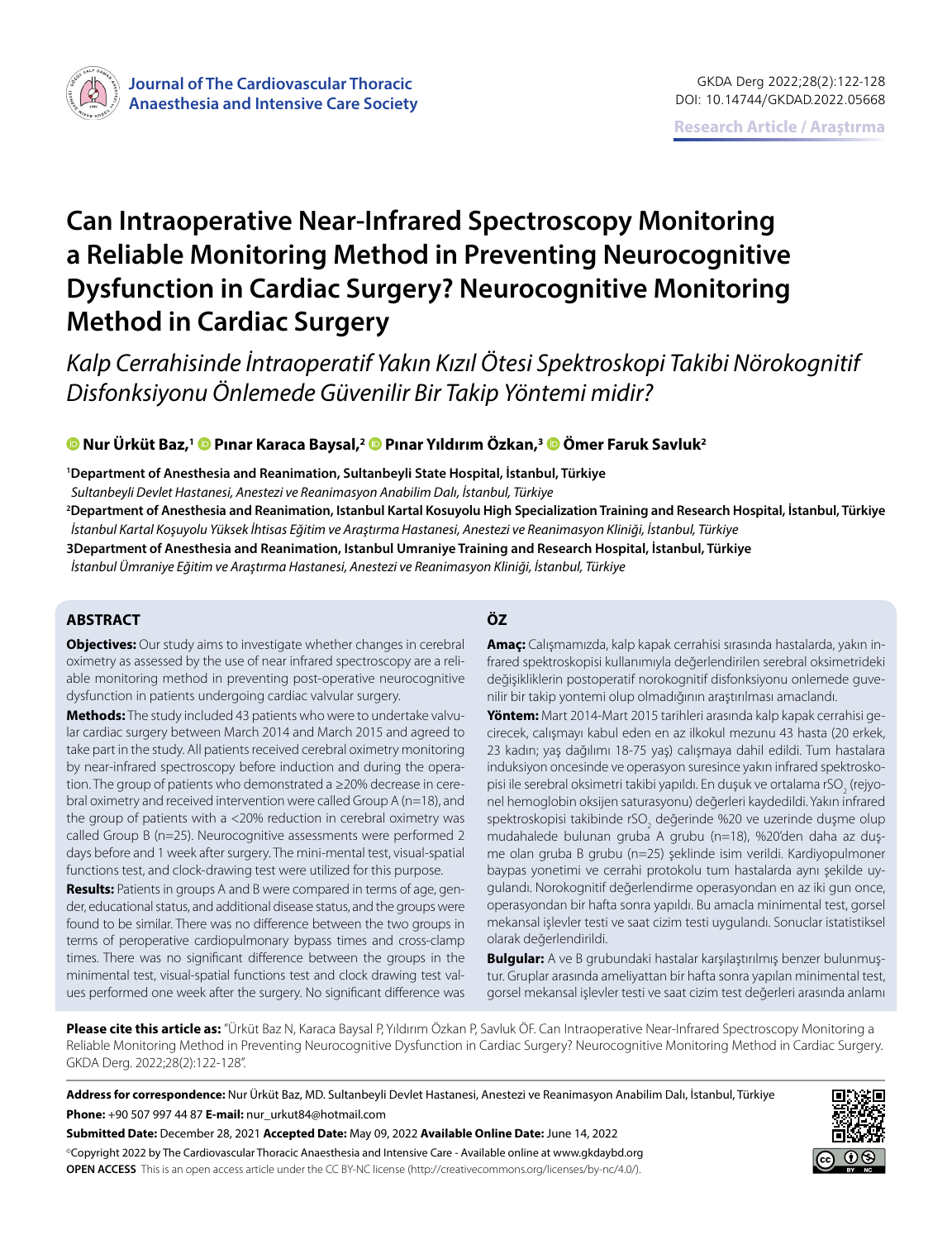found in terms of intensive care and hospital stay for these two groups. **Conclusion:** We believe that near-infrared spectroscopy monitoring against such a decrease and immediate intraoperative intervention as necessary based on near-infrared spectroscopy monitoring may be important in preventing post-operative neurocognitive dys-

**Keywords:** Neurocognitive dysfunction, Near İnfrared spectroscopy, open heart surgery

bir farklılık bulunmamıştır. Bu iki grup icin yoğun bakımda ve hastanede kalış acısından da anlamlı bir fark bulunamamıştır.

**Sonuç:** Kalp kapak cerrahisinde serebral perfuzyon bircok nedenle bozulabilir. Bu durumun yakın infrared spektroskopisi ile takibi ve gereğinde intraoperatif mudahale postoperatif norokognitif fonksiyonları onlemede onemli olabilir duşuncesindeyiz.

**Anahtar sözcükler:** Açık kalp cerrahisi, nörokognitif disfonksiyon, yakın infrared spektroskopisi

## **Introduction**

functions.

Post-operative cerebral damage is still common despite the recent advances in surgical and anesthetic techniques. Such damage may range from serious but rare conditions including stroke to the more common cognitive dysfunction, which is not life threatening but may impair quality of life and also may prolong hospital stay.<sup>[1,2]</sup> These post-operative cerebral complications are multifactorial but result from hypoperfusion, hypoxia, inflammatory response, and embolism, leading to a disturbance in oxygen and supply balance.<sup>[3]</sup>

Post-operative cognitive dysfunction (POCD) is described as impaired focus, comprehension, and memory which develop following surgery. Post-operative cognitive impairments, on the other hand, cover a wide range from post-operative cognitive dysfunction to dementia and post-operative delirium. The majority of patients recover to pre-operative state during the  $1<sup>st</sup>$  post-operative week. However, patients undergoing certain types of surgeries, those with some certain medical conditions, preexisting cognitive dysfunction, and elderly patients are at an increased risk of developing post-operative cognitive disorder. Such patients may suffer from long-term cognitive impairment.<sup>[1,4]</sup> POCD is a more important problem in cardiac compared to non-cardiac surgeries. Frequencies ranging from 25% to 80% are being mentioned, depending on the type of surgery, method of evaluation, and definitions.<sup>[5]</sup>

Transcranial near-infrared spectroscopy offers a means to obtain continuous non-invasive data on the regional oxygen saturation of the brain (rSO<sub>2</sub>). It is easy to use and reliable in different temperature, perfusion, saturation, and pH ranges.<sup>[6]</sup> Low regional cerebral oxygen saturation measured by near-infrared spectroscopy (NIRS) has been shown to be associated with neurological complications and cognitive disorder in the previous studies.<sup>[5]</sup> An association between evaluating the brain as a reference organ in coronary bypass surgery and major organ failure in the presence of cerebral desaturation and length of hospital stay was also demonstrated. Reported NIRS baseline rSO<sub>2</sub> data range from 65% to 70% in healthy individuals compared with 60–65% in patients with cardiac disease. In cardiac surgery, patient monitoring by NIRS demonstrating a >20% reduction from baseline measurement suggests a problem in oxygen supply.[6]

The present study aims to investigate the effects of cerebral oximetry changes as detected by NIRS and the interventions to correct any decrease in this value on post-operative neurocognitive impairments in cardiac surgery patients, in whom post-operative neurocognitive impairment is common.

#### **Methods**

After obtaining the approval of the Institutional Review Board and the written informed consents of the patients, the study enrolled 43 patients, aged 18-75 years, who were candidates for cardiac surgery (27 mitral valve replacement, nine aortic valve replacement, and seven aortic and mitral valve replacement) and were at least primary school graduates. The enrollment took place in Kartal Koşuyolu Training and Research Hospital between March 2014 and March 2015. One patient who had a cerebrovascular accident and four patients whose post-operative tests could not be completed were excluded from the final sample. The study was thus completed with 43 patients. The group of patients who demonstrated a  $\geq 20\%$ decrease with cerebral oximetry measurement and received intervention were called Group A, and the group of patients with a <20% reduction were called Group B.

Patients with drug and/or alcohol dependency, major psychiatric conditions, central nervous system disorders, patients receiving treatment with major tranquilizers or antidepressants, patients with advanced heart failure, patients with a preexisting pre-operative infection, significant organ failure (end-stage hepatic impairment and dialysis-dependent renal impairment), serious pulmonary hypertension, and patients undergoing combined operation and emergency surgery were excluded from the sample. Patients' conditions that may hinder communication, including advanced impairment of sight and hearing, insufficient level of Turkish language or reading-writing ability, were also excluded from the study.

The patients were given intravenous midazolam 0.02-0.09 mg/kg as premedication. Electrocardiography (ECG) and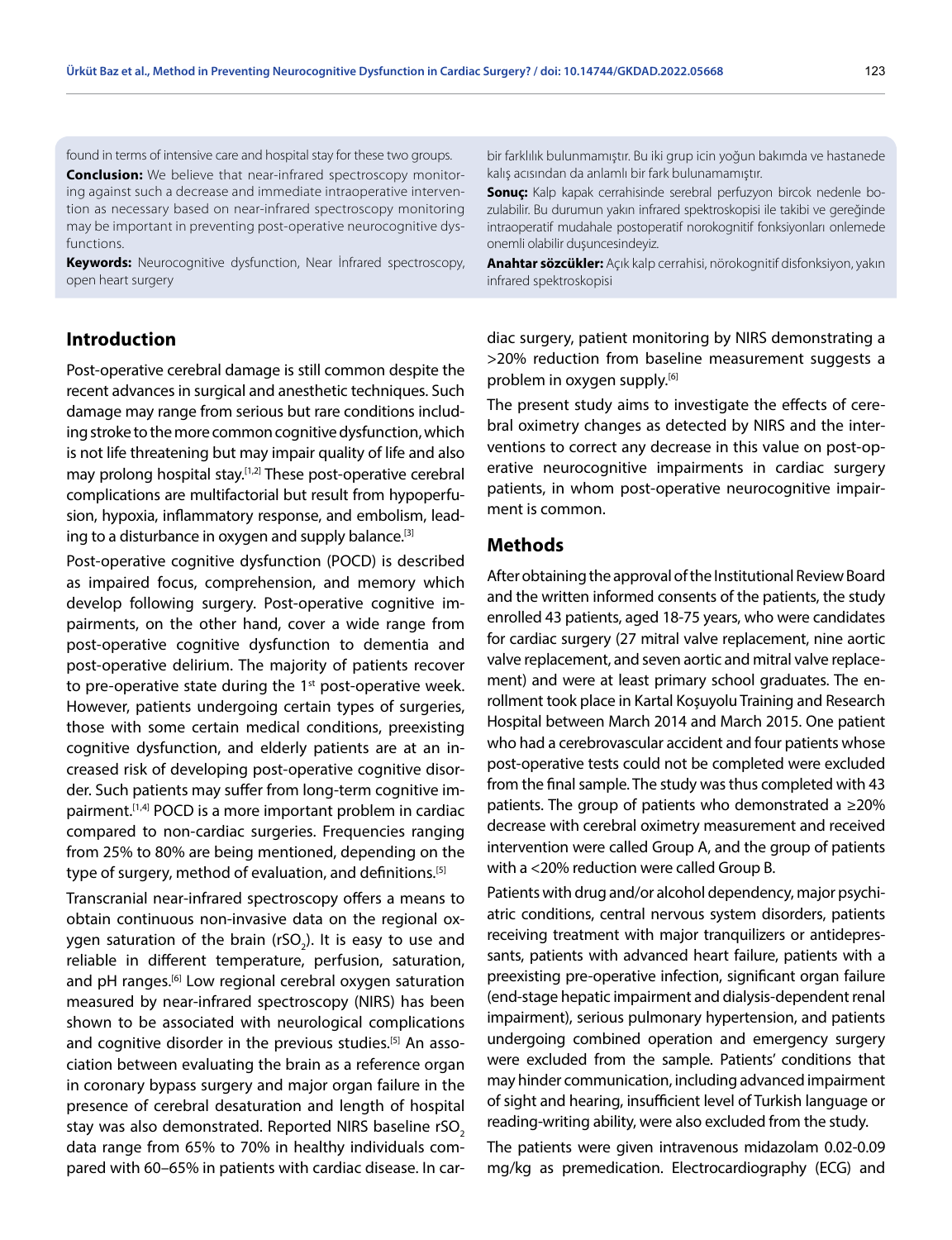rSO<sub>2</sub> monitoring and invasive blood pressure measurement from the radial artery were performed in the operating room before induction. Midazolam at 0.05-0.1 mg/kg, propofol at 0.5-1.5 mg/kg, rocuronium at 0.5-1.0 mg/kg, and fentanyl at 5-10 to µg/kg were administered to each patient for anesthesia induction. Following induction, all patients were catheterized with central venous catheters from the vena jugularis interna using the Seldinger technique. Artificial respiration following intubation was administered using a 30-70% v/v mixture of air and oxygen in volume-controlled mode to provide 6-8 ml/kg tidal volume, and applying a frequency to maintain end-tidal CO $_{_2}$  (etCO $_{_2}$ ) between 35 and 40 as positive end expiratory pressure (PEEP) at 5 cm  $H_2O$ . The lungs were allowed for passive deflation at the cardiopulmonary bypass (CPB) phase. Non-pulsatile perfusion technique was used. Anesthesia was maintained by intermittent bolus doses of rocuronium, midazolam, and fentanyl.

All patients were operated by the same surgical team. Surgeries were performed under moderate hypothermia at 28- 32°C. Moderate hemodilution (hematocrit: 26-28%) based on temperature was applied and blood pressure was maintained between 50 and 70 mmHg throughout CPB. To achieve this, pump flow rates were set to 3.5-4 L/min/m<sup>2</sup> during the normothermic phase and to 2-2.8 L/min/m<sup>2</sup> during the hypothermic phase. "Isothermic blood cardioplegia" induced by K, Mg, and NAHCO<sub>3</sub> added to the perfusate for myocardial protection was administered anterograde (10 ml/kg) and as maintenance bolus (5 ml/kg) every 20 min. Cardiovascular stability at pump outlet was achieved using appropriate fill pressures and inotropic support as necessary. All surgeries were performed under intraoperative transesophageal echocardiography (TEE), and air evacuation at CPB end was realized by TEE.

Oximeter probes were placed at the right and left frontal area before anesthesia for all patients included in the study. Regional cerebral oximetry determination was performed before anesthesia and throughout surgery, which involved measuring and recording of the lowest, highest, and mean cerebral saturation rate before, during, and after CPB. The measurements were performed using the NIRS Invos (Covidien, Ireland) cerebral oximetry device which is currently being used in our clinic and is an easy-to-use and reliable tool in different temperature, perfusion, arterial saturation, and pH ranges.

With NIRS monitoring, the group of patients with a ≥20% decrease in rSO<sub>2</sub> for >1 min were called Group A, and the group of patients with a <20% reduction in rSO $_{_2}$  were called Group B. In Group A, decreased rSO $_2$  was increased to 100% inspired  $\mathsf{O}_{\mathsf{2}'}$  the surgical team was cautioned and cannula sites were confirmed. Partial pressure of carbon dioxide  $(PaCO<sub>2</sub>) < 40$ mmHg measured in arterial blood gas was increased to >40 mmHg, and mean arterial pressure (MAP) values <50 mmHg

were increased to >60 mmHg, pump flow was increased, blood transfusions were given to patients with hematocrit levels dropping below 24%, and anesthesia depth was increased by administering thiopental sodium.

A battery of neuropsychological tests including the mini-mental test, clock-drawing test, and visual-spatial functions was used. The mini-mental test involves eight subgroups including orientation (space and time), registration, attention and calculation, recall, language (naming, repetition, reading, three-stage command, and writing), and praxis. It is a quantitative and practical test to evaluate patients' cognitive status. The maximum score is 30 and the minimum is 0. Scores below 23 (inclusive) indicate cognitive impairment. The clock-drawing test is acknowledged as one of the first tests that show impaired results at the early stages of dementia. It is a test that evaluates the planning and appropriately ordering of objective-oriented complex behaviors. Patients are asked to place the numbers of a clock in a circle and to mark the time they are told. It is a 6-point test, with scores below 4 indicating impaired cognitive function. The visual-spatial functions test allows for the evaluation of complex perceptive functions and psychomotor functioning. Patients are asked to mimic the hand gestures presented by the experimenter. Each accurately mimicked gesture equals to 2 points, for a total of 10 points. Scores below 6 indicate impaired cognitive function. The tests were performed at two time points, that is, preoperatively ( $t_o$ ) and at week 1 ( $t_1$ ) and the results were documented.  $A \geq a$ n deterioration compared to pre-operative time point in neuropsychological tests is considered as cognitive dysfunction. Comparison of the two groups (the group of patients who experienced a  $\geq$ per reduction in rSO<sub>2</sub> values and received intervention vs. the group of patients who experienced a <20% reduction in rSO<sub>2</sub> values) with respect to the performance demonstrated in neuropsychological tests was selected as the primary endpoint of the study.

#### **Statistical Analysis**

Number and percentage for discontinuous variables and mean±standard deviation (SS) for continuous variables were



**Figure 1.** Distribution of patients. SVO: Cerebrovascular disease.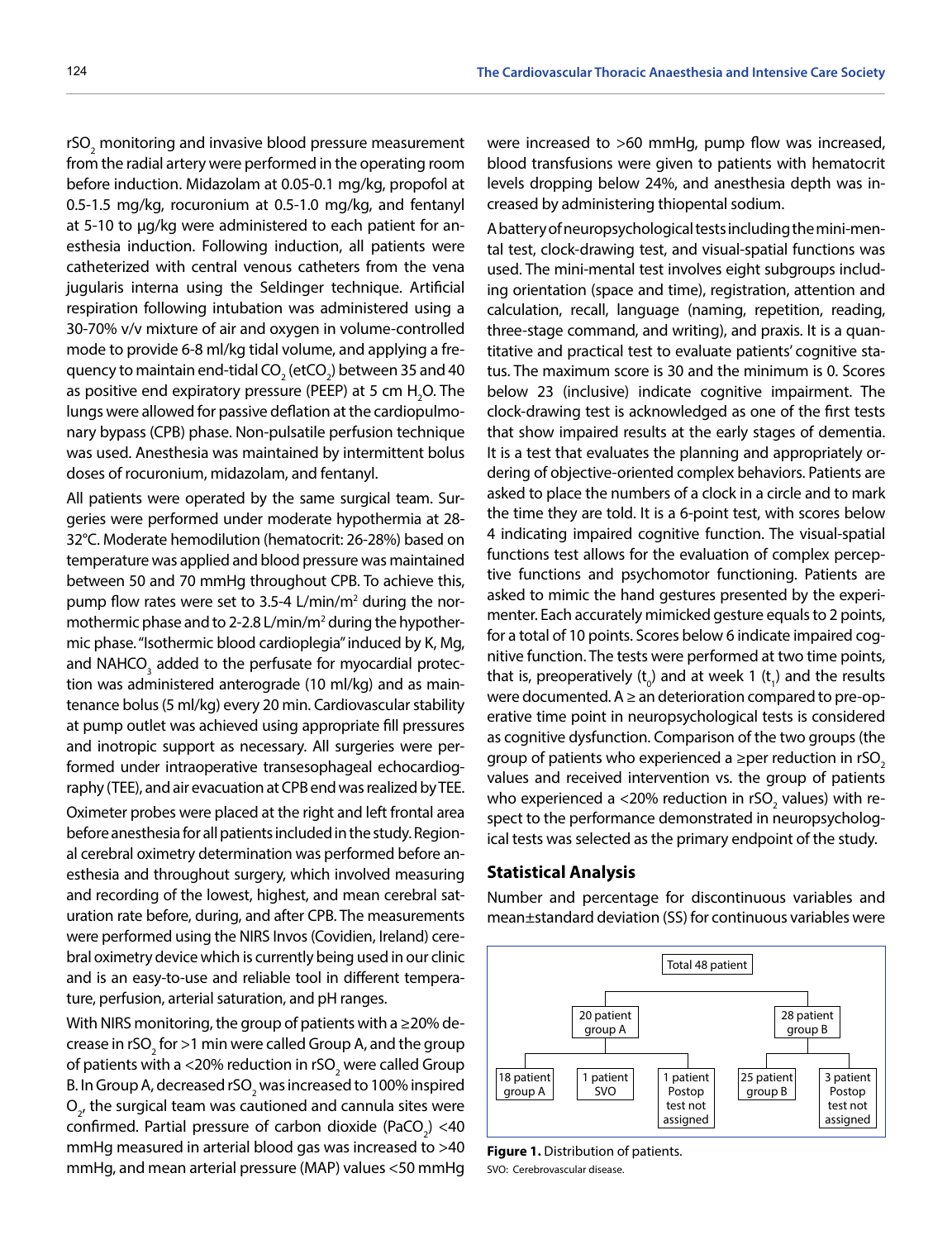used for descriptive statistics. Fit to normal distribution was evaluated by means of the Kolmogorov-Smirnov test. Chisquare test was used to compare discontinuous variables between Groups A and B. For comparison of continuous variables, Mann-Whitney U-test was used for non-parametric variables. The data were evaluated using the SPSS 15.0 software. Level of statistical significance was set at p<0.05.

#### **Results**

Forty-eight patients who met the inclusion criteria were included in this study. One patient who had a cerebrovascular accident and four patients whose post-operative tests could not be completed were excluded from the study. Thus, the study was completed with 43 patients in total (Fig. 1).

The group of patients who experienced a ≥20% decrease in NIRS and received intervention, that is, Group A, included 18 patients, and the group of patients with a <20% reduction in NIRS, that is, Group B, included 25 patients. The two groups did not differ significantly with respect to age, sex, level of education, comorbidities, ejection fraction, and rhythm (Table 1). Perioperative cross-clamp and CPB durations were also evaluated and were not different significantly between the two groups (Table 2). Patients' mean duration of intensive care unit stay was 2.5 days and their mean duration of hospital stay was 8 days, with no statistically significant difference between the two groups (Table 2).

Scores from the mini-mental test (pre- and postoperatively), visual-spatial functions test (pre- and postoperatively), and clock-drawing test (pre- and postoperatively) that indicate cognitive functions were compared between the two groups and no statistically significant difference was determined (Table 3).

Cognitive dysfunction was detected in 11 of 43 patients. However, no significant difference was found between the two groups in terms of post-operative cognitive dysfunction. In our study, we determined the presence of POCIB as a decrease of two units or more from any test value. This method is one of the definitions suggested in other studies.

#### **Table 2.** Intergroup comparison of clinical data

**Discussion** Our study investigated the effects of reductions in cerebral oximetry readings as monitored by NIRS and the interven-

tions performed subsequently on post-operative cognitive functions in patients undergoing cardiac surgery accompanied by CPB. The groups of patients who experienced >20% decrease in cerebral oximetry reading from baseline and received intervention were compared with patients with <20% decrease with respect to post-operative cognitive dysfunction and intensive care and hospital stay. No differences were observed between these two groups.

| <b>Parameters and results</b>                     | Group A $(n=18)$ |          | Group B $(n=25)$ |          |       |
|---------------------------------------------------|------------------|----------|------------------|----------|-------|
|                                                   | <b>Mean</b> ±SD  | Min-max  | <b>Mean</b> ±SD  | Min-max  |       |
| Cross duration (min)                              | $98.7 + 37.7$    | 56-192   | $88.2 + 33.6$    | 15-180   | 0.530 |
| Perfusion duration (min)                          | 131.7±38.0       | 78-210   | 133.2±57.0       | 40-300   | 0.786 |
| Duration of ICU stay (days)                       | $2.5 \pm 1.6$    | 1-8      | $2.7 \pm 1.6$    | $1 - 7$  | 0.601 |
| Duration of hospital stay (days)                  | $8.0 \pm 1.9$    | $5 - 14$ | $8.8 + 2.7$      | $6 - 20$ | 0.217 |
| ICU: Intensive care unit; SD: Standard deviation. |                  |          |                  |          |       |

**Table 1.** Intergroup comparison of sociodemographic and preoperative data

| <b>Parameters</b>         | <b>Group A</b><br>$(n=18)$ |      | <b>Group B</b><br>$(n=25)$ |      | р     |  |
|---------------------------|----------------------------|------|----------------------------|------|-------|--|
|                           | $\mathbf n$                | $\%$ | $\mathbf n$                | $\%$ |       |  |
| Age                       |                            |      |                            |      |       |  |
| $\leq$ 64 years           | 12                         | 66.7 | 16                         | 64.0 | 0.856 |  |
| $\geq 65$ years           | 6                          | 33.3 | 9                          | 36.0 |       |  |
| Sex                       |                            |      |                            |      |       |  |
| Female                    | 10                         | 55.6 | 13                         | 52.0 | 0.818 |  |
| Male                      | 8                          | 44.4 | 12                         | 48.0 |       |  |
| <b>Educational status</b> |                            |      |                            |      |       |  |
| Primary school            | 12                         | 66.7 | 16                         | 64.0 | 0.417 |  |
| Secondary school          | 3                          | 16.7 | 1                          | 4.0  |       |  |
| High school               | $\overline{2}$             | 11.1 | 6                          | 24.0 |       |  |
| University                | 1                          | 5.6  | $\overline{2}$             | 8.0  |       |  |
| Comorbidities             |                            |      |                            |      |       |  |
| Yes (DM, KOAH, HT)        | 7                          | 38.9 | 7                          | 28.0 | 0.452 |  |
| No                        | 11                         | 61.1 | 18                         | 72.0 |       |  |
| Rhythm                    |                            |      |                            |      |       |  |
| <b>NSR</b>                | 12                         | 66.7 | 16                         | 64.0 | 0.856 |  |
| AF                        | 6                          | 33.3 | 9                          | 36.0 |       |  |
| EF                        |                            |      |                            |      |       |  |
| < 60%                     | 6                          | 33.3 | 7                          | 28.0 | 0.816 |  |
| $>60\%$                   | 12                         | 66.7 | 18                         | 72.0 |       |  |
|                           |                            |      |                            |      |       |  |

DM: Diabetes mellitus; KOAH: Cronic obstructive lung disease; HT: Hypertansion; NSR: Normal sinus ritm; AF: Atrial fibrillation; EF: Ejeksiyon fraksiyonu.

| <b>Parameters and results</b>    | Group A $(n=18)$ |          | Group $B(n=25)$ |          |
|----------------------------------|------------------|----------|-----------------|----------|
|                                  | <b>Mean</b> ±SD  | Min-max  | <b>Mean</b> ±SD | Min-max  |
| Cross duration (min)             | $98.7 + 37.7$    | 56-192   | $88.2 + 33.6$   | 15-180   |
| Perfusion duration (min)         | 131.7±38.0       | 78-210   | $133.2 + 57.0$  | 40-300   |
| Duration of ICU stay (days)      | $2.5 \pm 1.6$    | 1-8      | $2.7 \pm 1.6$   | $1 - 7$  |
| Duration of hospital stay (days) | $8.0 + 1.9$      | $5 - 14$ | $8.8 + 2.7$     | $6 - 20$ |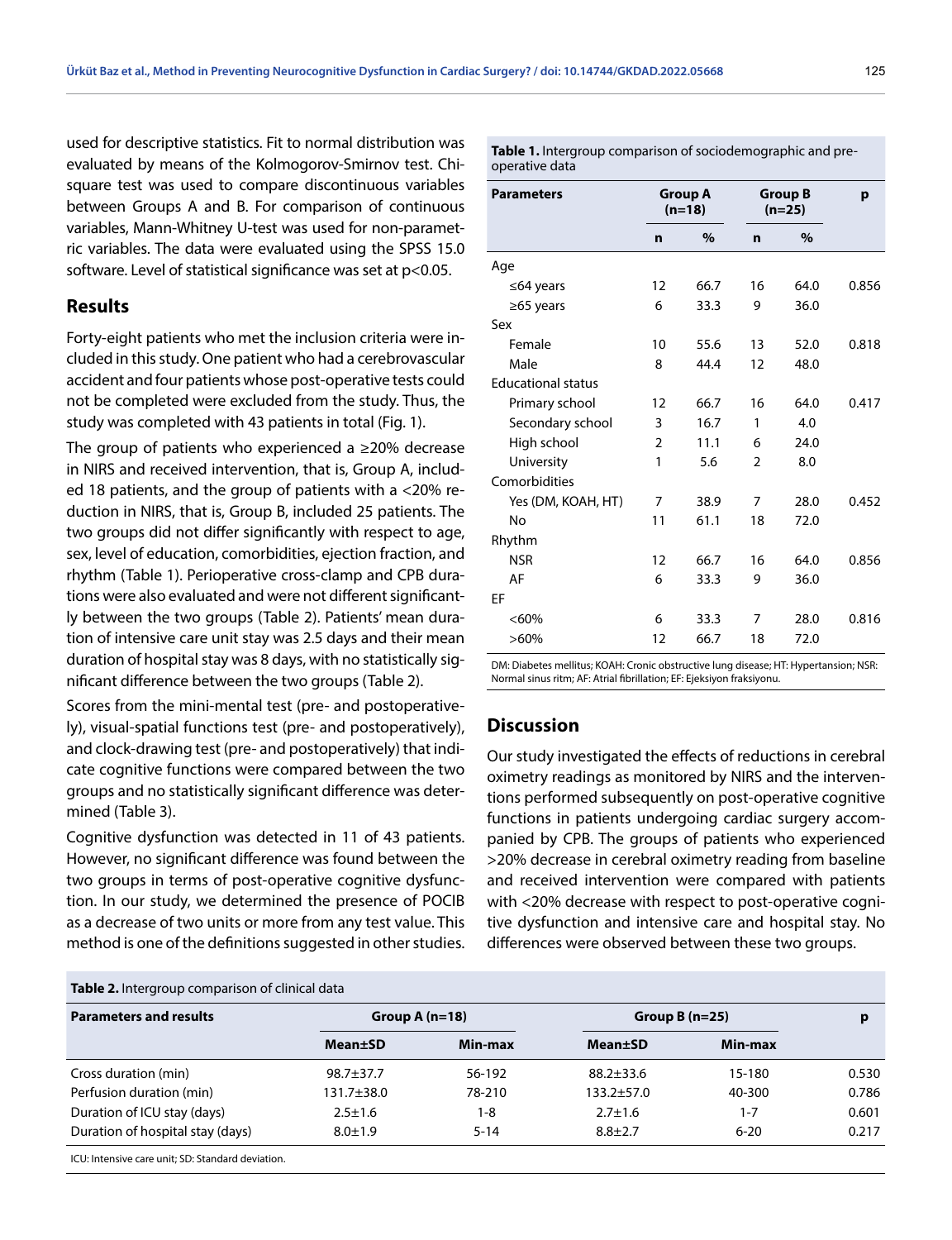| <b>Table 3.</b> Intergroup comparison of cognitive tests |                  |              |                 |              |       |  |  |  |
|----------------------------------------------------------|------------------|--------------|-----------------|--------------|-------|--|--|--|
| <b>Results</b>                                           | Group A $(n=18)$ |              | Group $B(n=25)$ |              | p     |  |  |  |
|                                                          | <b>Mean</b> ±SD  | Min-max      | <b>Mean</b> ±SD | Min-max      |       |  |  |  |
| Mini-mental test score (pre-operative)                   | $23.7 + 5.0$     | 12.0-30.0    | $24.2 + 4.0$    | 16.0-30.0    | 0.951 |  |  |  |
| Mini-mental test score (post-operative)                  | $23.3 + 5.3$     | 11.0-30.0    | $23.5 + 4.7$    | 13.0-30.0    | 0.961 |  |  |  |
| Visual-spatial functions test (pre-operative)            | $9.5 \pm 1.0$    | $6.0 - 10.0$ | $9.4 \pm 1.1$   | $6.0 - 10.0$ | 0.687 |  |  |  |
| Visual-spatial functions test (post-operative)           | $9.5 \pm 0.9$    | $7.0 - 10.0$ | $9.2 \pm 1.2$   | $6.0 - 10.0$ | 0.514 |  |  |  |
| Clock-drawing test (pre-operative)                       | 5±1              | $4.0 - 6.0$  | $4\pm 2$        | 3-6          | 0.76  |  |  |  |
| Clock-drawing test (post-operative)                      | $4\pm1$          | $3 - 6.0$    | $4\pm1$         | $3 - 6.0$    | 0.78  |  |  |  |
| SD: Standard deviation.                                  |                  |              |                 |              |       |  |  |  |

**Table 3.** Intergroup comparison of cognitive tests

Neurologic complications are currently more frequent despite the marked decline in the mortality of cardiac surgery. Embolism, cerebral blood flow changes, local or systemic inflammatory response, and reperfusion damage mechanism play an important role in the occurrence of neurologic complications following adult cardiac surgery. Central nervous system complications have a very wide overall incidence with the incidence of neurologic injury ranging between 1 and 5% and the incidence of subclinical neurological damage including cognitive dysfunction ranging between 50 and 70%.<sup>[7]</sup> Ahonen et al.<sup>[8]</sup> evaluated clinical outcomes of cerebral complications following cardiac surgery individually and found the following ratios: 1-9% for stroke, 13-30% for delirium, and 60% at the early and 25-30% for the late phase for regression of cognitive disorders including motor slowing and memory and attention deficits.

In our study, cognitive dysfunction was observed in 25% of the patients in the early post-operative period. Newman et al.<sup>[9]</sup> observed POCD in 245 of the patients in their study group which was comparable with our study population with respect to mean age. These percentages are lower compared with other studies. Tourney-Jette et al.<sup>[10]</sup> found that 80.7% of the 61 patients with a mean age of 70 years who underwent cardiac surgery experienced cognitive dysfunction over the post-operative 1 week. Neurocognitive tests were repeated during the post-operative month 1 in this study and the percentage was reported to have dropped to 38%. Elderly patients are not only at a higher risk of POCD but also duration of cognitive dysfunction is longer in these patients.

Altered brain blood flow is the most frequent cause of cerebral complications in cardiac surgery. This alternation may manifest as hypoperfusion or hyperperfusion. Pathologies that interfere with autoregulation, impaired collateral circulation, non-homogenous periods of warming and cooling, perioperative cardiac arrest, and occurrence of critical events such as hemorrhage are influential in blood flow disturbances. Cerebral monitoring offers significant benefits in detecting such events. In our study, we performed interventions to elevate rSO $_{\textrm{\tiny{2}}}$  by predicting cerebral hypoperfusion and desaturation with the help of cerebral monitoring. For Group A, rSO<sub>2</sub> decreases were managed, respectively, by warning the surgical team and confirming cannula locations, increasing the inspired  $\mathsf{O}_2$  to 100%, and increasing PaCO<sub>2</sub> <40 mmHg measured in arterial blood gas to >40 mmHg, and increasing MAP to >60 mmHg if it was <50 mm Hg, increasing pump flow, giving blood transfusions to patients whose hematocrit levels dropped below 24%, and increasing anesthesia depth by administering thiopental sodium. We intended to demonstrate that it is possible to prevent occurrence of neurocognitive impairments this way. Slater et al.,<sup>[11]</sup> Murkin et al.<sup>[12]</sup> and Kati Bocmann et al.<sup>[13]</sup> followed similar interventions to elevate rSO<sub>2</sub>. Neurocognitive impairments following cardiac surgery both delays post-operative recovery and prolongs hospital stay.

There is no universal definition of the extent to which a decrease in Sc0<sub>2</sub> during cardiac surgery constitutes an abnormal finding. Both relative reductions from baseline (e.g., 20% reduction) in rSO<sub>2</sub> and studies that looked at the absolute threshold rSO $_{_2}$  (e.g., <50%) were used. $^{\text{\tiny{[14]}}}$ Thresholds of rSO<sub>2</sub> values indicative of cerebral ischemia have been derived mostly from data obtained from patients undergoing carotid endarterectomy. In those studies, a reduction from baseline in rScO<sub>2</sub> ipsilateral to carotid artery clamped from 5% to 15% was found to be associated with reductions in transcranial Doppler measured cerebral blood flow velocity, slowing of the electroencephalogram (EEG), or changes in somatosensory evoked potentials (SSEP) with a sensitivity that ranges between 44% and 100% and specificity between 44% and 82%.[14-19] It is unclear whether these data can be predicted for patients undergoing cardiac surgery where the mode of anesthesia and body temperature differ from those in carotid surgery.<sup>[14]</sup>

Novitzky et al.<sup>[20]</sup> reported that maintaining baseline  $rSO<sub>2</sub>$ values above 80% and above 50% as measured by NIRS reduced neurologic complications. As a matter of fact, cerebral oxygen saturation falling 50% below the reference value was shown to increase the risk of developing a post-operative cognitive disorder by 7-fold. Similarly, the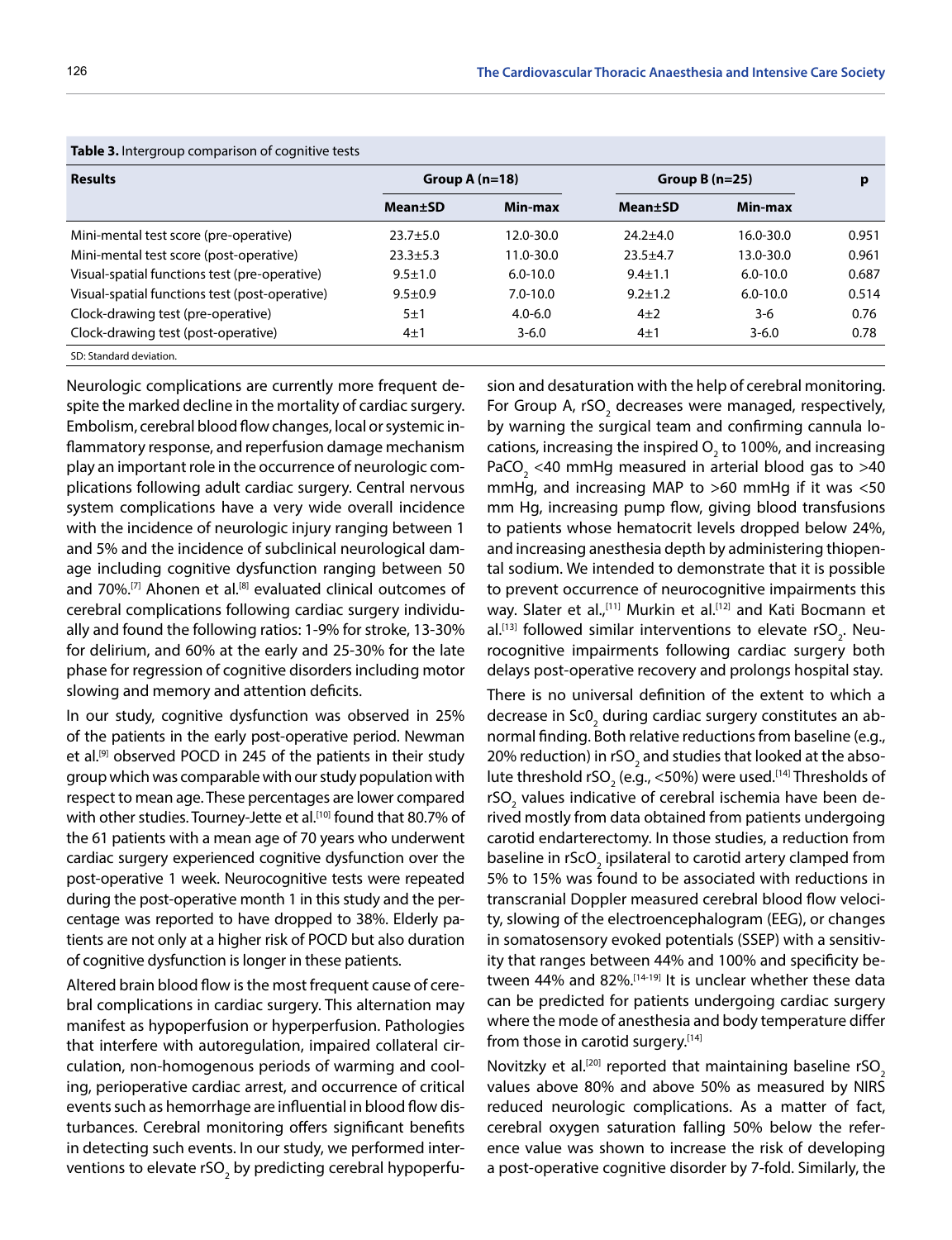authors suggested that a 30% decrease would lead to up to 3-fold increase in POCD frequency. The results of this study seem to be consistent with those reported by Tournay-Jette et al.<sup>[10]</sup> There is, however, no trend as to which of these two thresholds (absolute value with degree of reduction from baseline) would provide a better prediction.<sup>[11]</sup> In our study, we considered a 20% decrease in rSO $_{\textrm{\tiny{2}}}$ from baseline as significant. We took this evaluation into account while grouping the patients and performed our interventions based on these values. We observed more than 20% decrease from baseline values of over 3 min in rSO<sub>2</sub> values as a result of the interventions performed. Correcting rSO<sub>2</sub> was demonstrated to result in improved outcome parameters, and cognitive dysfunctions, which could have resulted from an association between the intervention and corrected  $rSO<sub>2</sub>$ values, were thus prevented.

Murkin et al.<sup>[12]</sup> associated cerebral saturation with several systemic events. The authors randomized 200 patients 1:1 who are to undergo coronary bypass surgery into two groups. One group was to receive intervention if rSO $_{_2}$  decreased (e.g., increasing pump flow and increasing mean arterial pressure) and the other group was intended to act as the control group and was not to receive any intervention if rSO<sub>2</sub> decreased. Intensive care and hospital stay were longer in the control group. Mortality, mechanical ventilation >48 h, risk of stroke, and multiorgan failure were also higher in the control group. However, Murkin et al.<sup>[12]</sup> did not perform a specific test to evaluate patients' cognitive functions. The study, therefore, fell short in evaluating neurological functions.

Another important topic is evaluation of cognitive functions. A test to evaluate post-operative cognitive dysfunction that can be regarded as the golden standard is yet to be developed. For the currently available tests, there is no consensus as to which test or group of tests should be used or the most accurate time to implement the test or tests<sup>[21]</sup> Negarger et al.<sup>[22]</sup> intended to investigate the effects of intraoperative decrease in rSO<sub>2</sub> on post-operative cognitive functions in 72 patients who were to undergo cardiac surgery. The authors determined no correlation between altered cerebral oxygen saturation and post-operative neurological complications which they measured with the mini-mental test only. They attributed this result rather to 52% sensitivity and 87% specificity of the mini-mental test used in determining POCD following cardiac surgery. On the other hand, Nollert et al.<sup>[23]</sup> and Yao et al.<sup>[24]</sup> and R. Srinivas,<sup>[25]</sup> found an association between low rSO<sub>2</sub> and decreased mini-mental test score. The mini-mental test, clock-drawing test, and visual and spatial functions test were used in our study. The tests were overall designed to evaluate attention, memory, and motor fine function. In our study, we determined POCD presence as evidenced by a reduction from 1 standard deviation in two or

more tests. The primary cause of using a limited number of tests in our study is because we were unable to implement tests that require advanced cognitive skills given the low educational levels of our patients. Although using multiple tests make the evaluation process harder and prolong the process, we believe that such approach is more valuable in interpreting different cognitive domains.

This study had several limitations. First of all, our patients had other causes of POCD occurrences other than cardiac surgery and anesthesia. A number of reasons may be responsible for this. Education level is a critical variable in the neurocognitive tests we use.<sup>[26]</sup> Some researchers have suggested that there is an association between lower education levels and decreased cerebral reserve and increased POCD. Hong et al.<sup>[27]</sup> observed lower levels of education in patients who developed POCD. The patients included in the sample in our study were at least primary school graduates, and 66% of the patients did not complete 8 years of basic education. In other studies, education levels were relatively higher (mean years of education 10.4±4 years).<sup>[18]</sup> Second, the number of patients was low. Third, a more elaborate set of psychometric tests could be used to measure patients' post-operative cognitive status.

### **Conclusion**

We did not observe a significant difference for the development of POCD although there was a 20% rSO<sub>2</sub> decrease compared to baseline as determined by NIRS in our study. NIRS monitoring enabled us to timely and rapidly act in the event of rSO<sub>2</sub> decreases. This allowed us to establish optimal cerebral blood flow by increasing patients' both medical and cerebral perfusion flow. We are in the opinion that using NIRS monitoring is the optimal method in preventing POCD development, especially in cardiac surgery.

#### **Disclosures**

**Ethics Committee Approval:** The study was approved by The Istanbul Kartal Kosuyolu High Specialization Training and Research Hospital Ethics Committee (Date: 20/10/2016, No: 2017/4/21).

**Informed Consent:** Written informed consent was obtained from all patients.

**Peer-review:** Externally peer-reviewed.

**Conflict of Interest:** None declared.

**Financial Disclosure:** The authors declared that this study has received no financial support.

**Authorship Contributions:** Concept – N.Ü.B., Ö.F.S., P.K.B., P.Y.Ö.; Design – N.Ü.B., Ö.F.S., P.K.B., P.Y.Ö.; Supervision – N.Ü.B., Ö.F.S., P.K.B., P.Y.Ö.; Fundings – Ö.F.S.; Materials – N.Ü.B., P.Y.Ö.; Data collection &/ or processing – N.Ü.B.; Analysis and/or interpretation – N.Ü.B.; Literature search – Ö.F.S., P.K.B.; Writing – N.Ü.B.; Critical review – N.Ü.B.